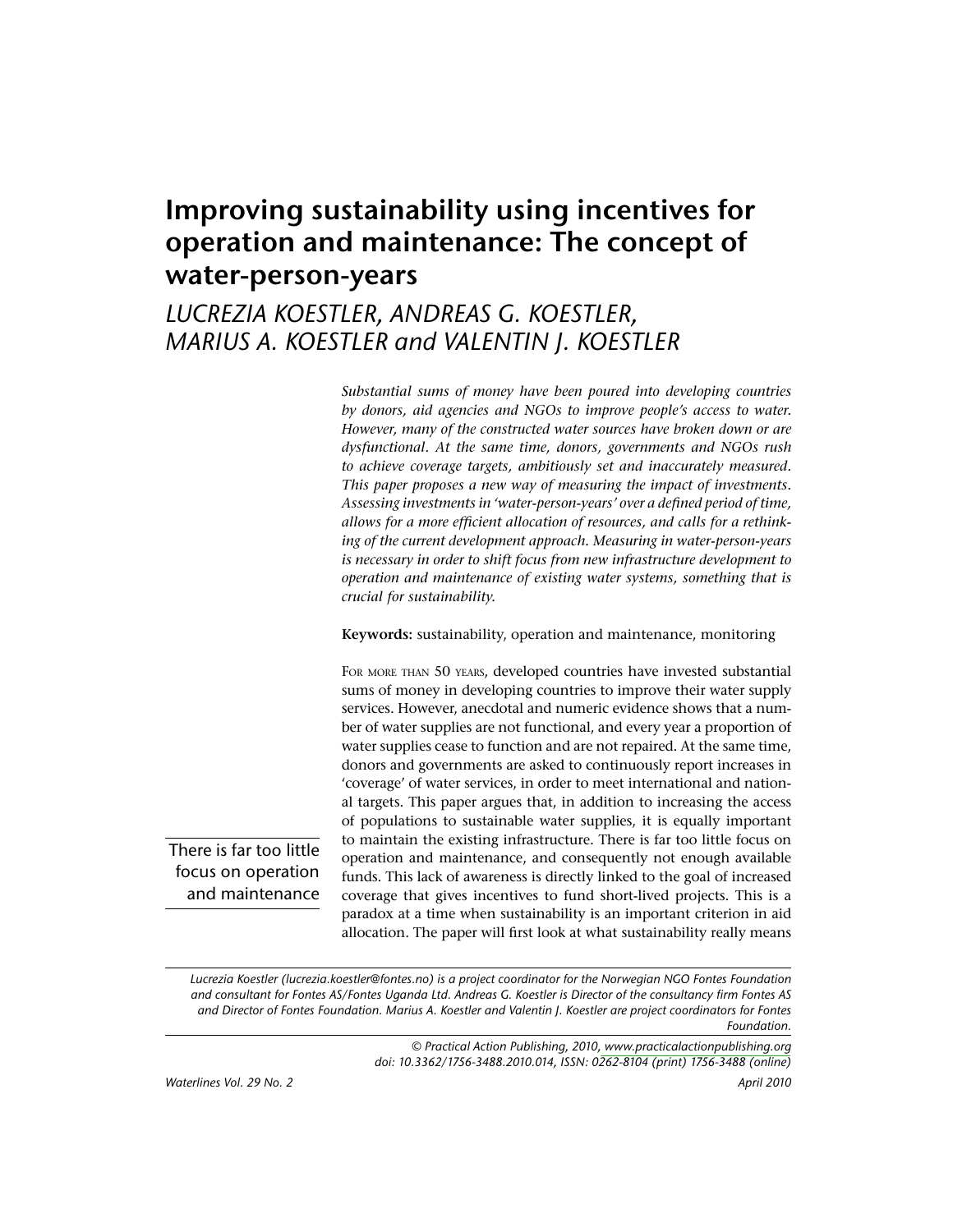in the context of water services, and how it should be interpreted in terms of successful development aid. Then it will look at the problems and challenges with the main current indicator of success: access to water. Lastly, it proposes a new indicator to measure the progress in the development of water supply services, water-person-years (WPY), and analyses how the use of this indicator could change the dynamics and improve the results of development aid in the water sector.

#### **Sustainability of water installations**

In order to understand the current situation, it is necessary to look at the context of water supply projects. Most governments, especially in Africa, receive significant proportions of their budgets from richer nations. The money comes either as aid or as grants, and is normally subject to some sort of conditionality. The flow of finance from the North to the South has emerged into its own sector with its own rules. Since there are other values in addition to capitalism and profit that guide decisions and investments in this sector, it becomes necessary to look at what factors are decisive for decision making. In other words, what are the goals that the aid business wants to achieve? How are they measured? On what conditions is the aid allocated?

The overall goal should be to provide water services to a maximum number of people over a maximum period of time. One of the main key concepts in the aid sector is therefore 'sustainability'. The term 'sustainable development' was first defined in the Brundtland Report of 1987 as: meeting the needs of the present without compromising the ability of future generations to meet their own needs (Brundtland 1987), and this focus should be kept in mind. If we are to build a 'sustainable' water supply scheme, we are therefore to put in place infrastructure that can serve today's generation, but also give the possibility for future generations to get water. Assuming the water source is long lasting, it is, however, clear that all technological installations and construction materials have their limits. It is impossible to put in place a technology today that will last for 30 years without maintenance, repair and replacement. The challenge therefore lies in how the technology is maintained.

From experience, in the context of a rural water project in a developing country, the following factors ensure good operation and maintenance:

- appropriateness of the project;
- technology;
- · funding;
- · motivation;
- knowledge.

The overall goal should be to provide water services to a maximum number of people over a maximum period of time

> Technologies will not last for 30 years without maintenance and repair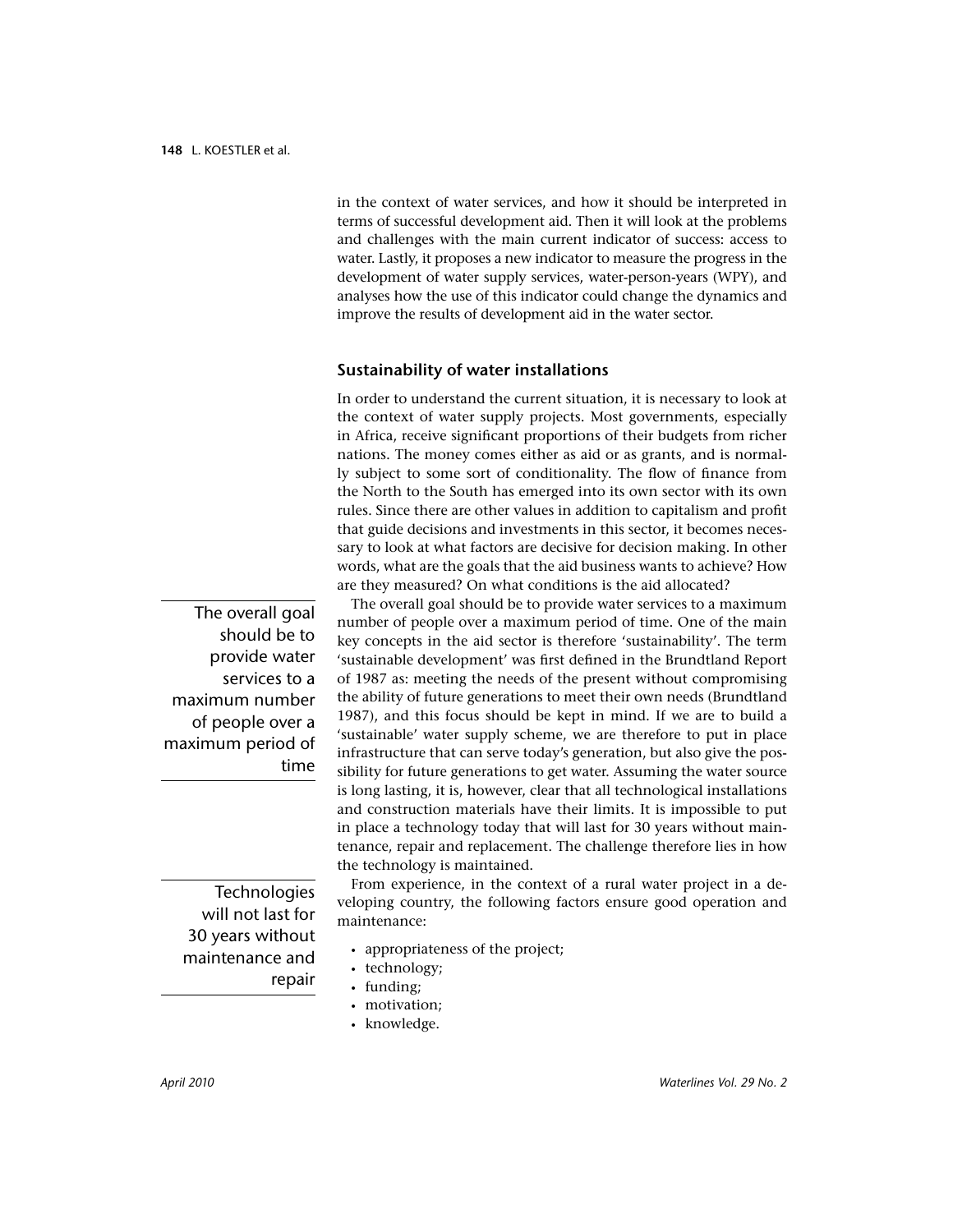It can be seen that technology is only one point on a list that mostly consists of factors related to implementation approaches, management models and institutional contexts. What becomes clear is that the environment in which the water infrastructure is embedded is decisive for how it will be maintained in future: hence how sustainable it will become. The following paragraphs will show how the current environment generally does not ensure the above-mentioned factors; on the contrary, it provides incentives to work against them.

#### The sorry state of water infrastructure today

To start with it is necessary to look at the results on the ground. What is the state of the water infrastructure that has been constructed in developing countries in the current environment? When moving around in rural areas in sub-Saharan Africa, the frequent sight of an abandoned handpump is a constant reminder of how maintenance systems have failed. The Rural Water Supply Network (RWSN) estimated in 2007 that 34 per cent of all handpumps in sub-Saharan Africa are not working (RWSN, 2007). According to other sources, 90 per cent of the handpumps installed in Africa break down within the third year of operation (WATSAN Consult, http://www.handpump. org/afri\_pump/index.htm). This number might be high and has not been confirmed, but it gives an indication of the magnitude of the problem we are faced with. Recent studies from Asia show a similar picture: 30 per cent of all new water supplies in some areas of East Timor break down in the first year of operation (Bond et al., 2009). Luckily, there are a number of positive examples, too, such as a large water scheme in western Tanzania where, after some 10 years, around 70 per cent of the water supply systems are still working (NORAD, 2007). However, it is still clear that there is a general weakness in the current environment and project approach concerning operation and maintenance. At the same time, these general figures are only rough estimates, and country figures are dramatically different. It is difficult to capture the extent to which water infrastructure is not working for several reasons. First, NGOs and donors are reluctant to report on projects that are 'failures' and not successes for fear of losing funding or recognition. Second, governments often do not have numbers on non-functioning water systems because of a lack of monitoring and reporting structures, lack of capacity and funding for monitoring and evaluation, and fear of displeasing donors. For example, when 46 random water points (out of 1,462 registered water points in total) were visited in the Ugandan district of Kanungu from October 2008 to May 2009, only 40 per cent were functional to the extent that people could draw water from the point. The official functionality for Kanungu district, however, is 78 per cent.

The RWSN estimated in 2007 that 34 per cent of all handpumps in sub-Saharan Africa are not working

Governments often do not have numbers on nonfunctioning water systems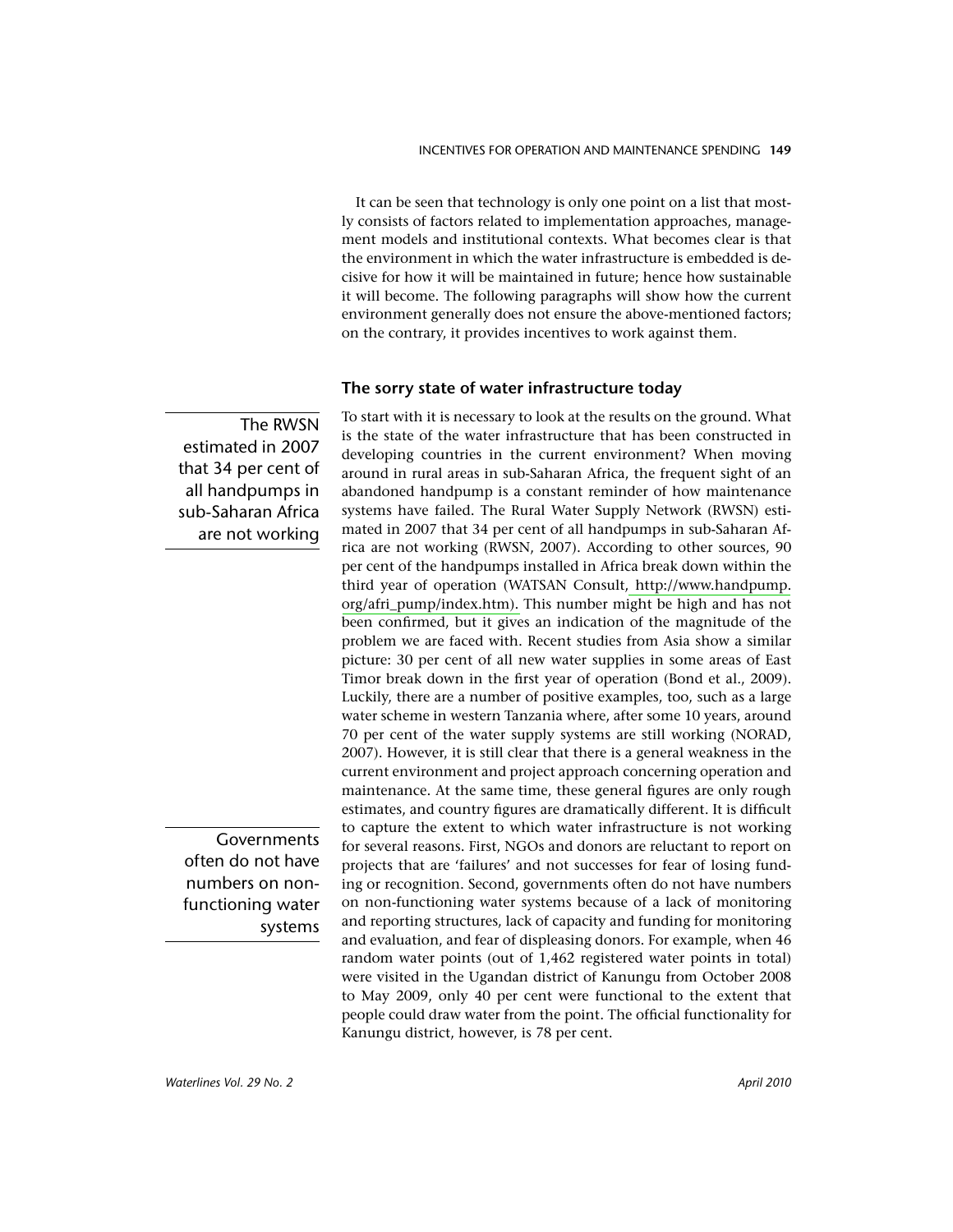

The initial investment is significant compared with the cost of maintaining a handpump. Water well drilling in western Tanzania in 1995 and an abandoned handpump in Kanungu, Uganda (2008)

It is dangerous to use functionality as a proxy for sustainability

A third problem is the criteria and indicators used to measure functionality. According to the sector performance framework in Uganda, a water point is not functional if it is not working at the time of spot-check (MWE, 2008). However, in practice government officials in Uganda only rate a water point as non-functional if the technology is beyond repair. This means that if a handpump lacks one spare part and can be potentially repaired, it still counts as 'functional'. A handpump can have been out of order waiting for the spare part for three weeks, or for three years, and it is still reported as functional. There is no general international consensus on how to measure functionality, because if a water point is inspected on a spot-check basis, this does not give any indication of whether the water point will be repaired in the near future or not at all. In other words, it is dangerous to use functionality as a proxy for sustainability, since the other elements of sustainability such as motivation to repair the water supply infrastructure are not taken into account. Any water technology breaks down once in a while, so a short breakdown does not mean the water supply is not sustainable. Other indicators used are downtimes, which give a better picture of sustainability because it can indicate how good and effective the maintenance system is. However, this is time-consuming and costly to measure. In conclusion, official functionality rates are therefore not very reliable, and the real rates are likely to be lower.

#### The myth of the self-sustaining community

One of the explanations for the low rates of functional water systems can be found in the management approach that dominates water projects in the developing world: community management. The approach was first introduced in the 1980s as a response to the failure of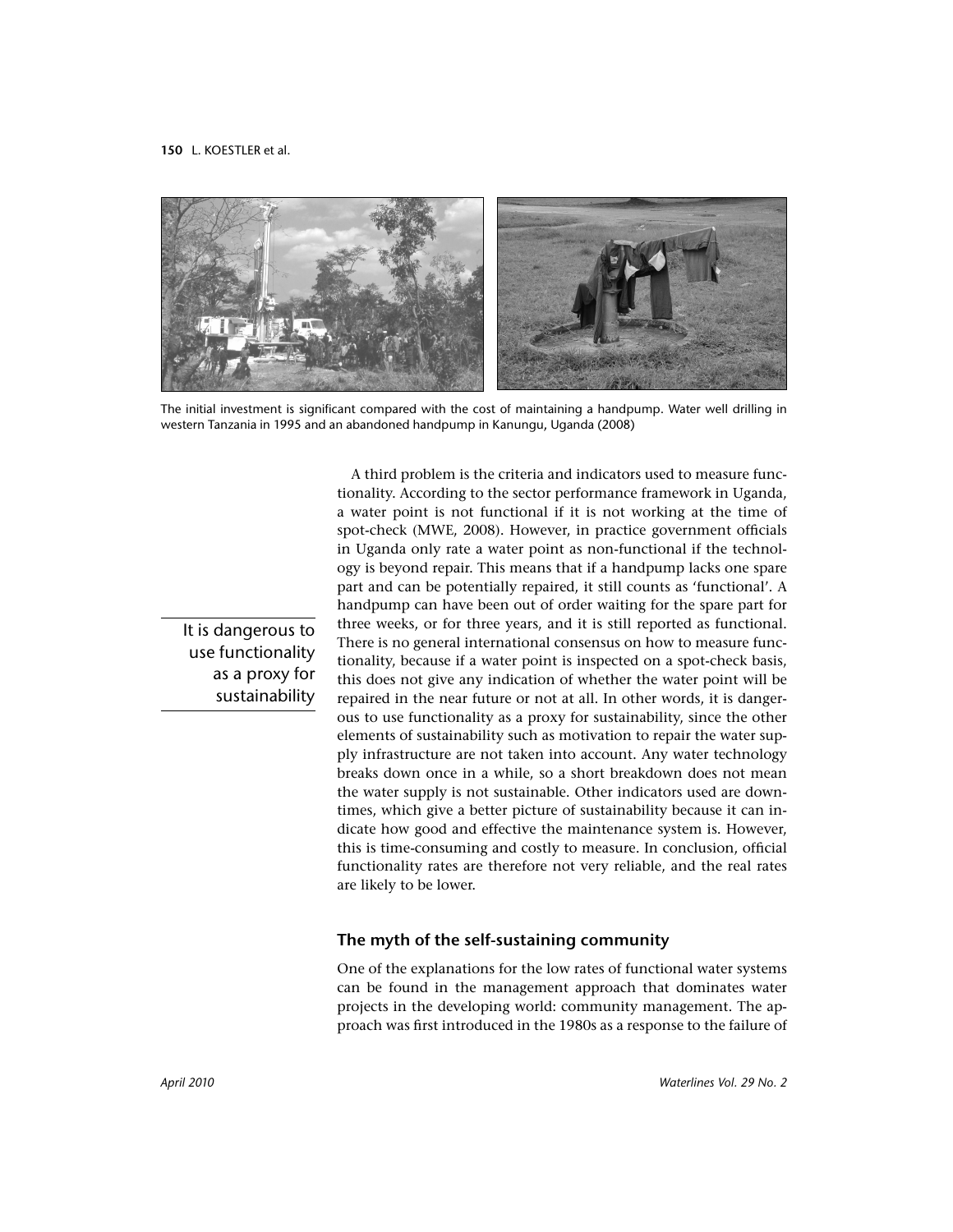Full cost recovery in water supply services is extremely hard to achieve

> It is now accepted that communities are not able to manage their water supplies independently

local governments to provide effective services. It quickly became an attractive approach for donors, because it puts the receiving community in focus, is based on cost recovery and aims to make projects selfsustaining. The approach has many merits and, if implemented well, it can have positive outcomes. However, in one area the approach normally fails: in producing enough funds for long-term operation and maintenance of water supplies. Cost recovery means in practice that the water-users pay for operation and maintenance (and sometimes also capital) costs through water tariffs or other arrangements. However, full cost recovery in water supply services is extremely hard to achieve. Even utilities that serve large populations and benefit from economies of scale can struggle to recover their costs. Water services have the characteristic that they require high spending on construction and maintenance of large infrastructure, but at the same time water is a social good and governments put in place laws and tariff caps in order to ensure basic services for all. Even if many private companies successfully provide urban water supplies, they often benefit from some kind of subsidy or economies of scale. In rural settings in developing countries, neither of these is available. In addition, poor communications and road networks make inputs such as power, chemicals and spares more expensive and the purchasing power of rural populations is low. All this makes it doubtful that a rural village can recover all costs for long-term operation and maintenance from water sales, not to speak of recovering the capital investment.

In addition to funding for operation and maintenance, community management relies on community members in order to manage and maintain the water point in future. This requires knowledge and motivation. It was thought that with enough initial training in management and technical maintenance, the community would start a learning process and through experience it would be fully capable of maintaining the water system in future. For the last decade, scholars and practitioners have increasingly recognized the need for a support mechanism. It is now accepted among scholars and practitioners that communities are not able to manage their water supplies independently, but that they need a 20 per cent support to their 80 per cent contribution (Carter, 2002). This means that the community needs support both in terms of continuous training and follow up, and through financial means. This is because a community will only take full ownership of a technology as long as it feels it has the knowledge and capacity to do so. As many developing countries are going through decentralization processes, the most natural entity to take on this responsibility of support is local government. However, in many countries financial authority has not yet been transferred to the lower administrative levels, and there is a general lack of capacity and resources in local government structures. Some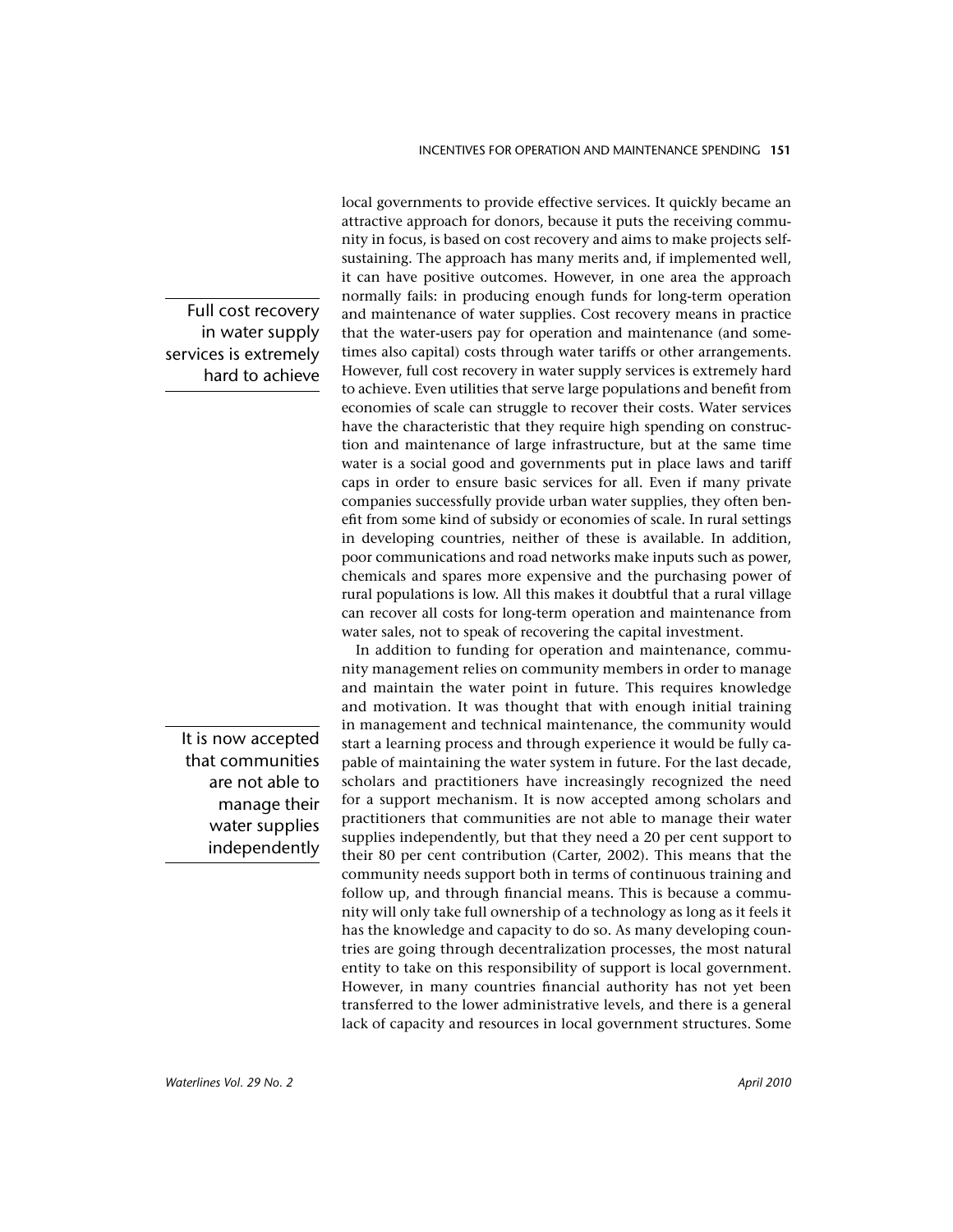Most communities in developing countries are still left alone after the project period is over

Only long-term involvement brings us closer to sustainable water supplies

countries such as Uganda experiment with institutional support mechanisms that support communities independently of local government through 'umbrella' organizations (Koestler, 2008). However, the approach still needs improvement before it can be scaled up. Other solutions, such as contracting long-term maintenance out to the private sector, are also being tried out in some countries, but only in isolated cases (Harvey and Reed, 2004). In practice, there is therefore merely a theoretical awareness of the need for back-up support, and few initiatives are tested on the ground. Consequently, most communities in developing countries are still left alone after the project period is over, something that translates into a high rate of non-functional water supplies.

Both the lack of focus on operation and maintenance and the implementation of a management system that does not ensure sustainability can be traced back to the general context of aid spending and hence the targets and objectives that matter in development aid for water. There is a general reluctance to accept the real meaning of sustainability and make sure interventions and projects are designed for longer periods of time. Community management is not a wrong approach per se, but has shown limited results as it is currently implemented with a short intervention and no long-term support. Why have donors, NGOs and governments not learned, after all these years, that only long-term involvement brings us closer to the development goal: to supply more people with water over a longer period of time? One of the reasons for this is the excessive focus on coverage as an indicator for progress.

#### **Measuring coverage**

Coverage is normally expressed as the percentage of a population that has access to sustainable and safe water supply. Although there are other indicators used to measure the output of development interventions such as the 'sustainability snapshot' and the 'equity distribution indicator' (Sugden, 2003), coverage is by far the most common and the one used for the Millennium Development Goals (MDGs). Based on the MDGs, countries have formulated their own targets, and the most common indicator used is coverage. The indicator is useful and should be considered; however, there are several problems related to it.

First, the indicator has no time aspect. This means that it only gives a 'snapshot' of reality at a certain time. When data is collected periodically, comparisons can be made and trends identified. However, what does 'coverage' say about the service level in a country? Coverage is affected by many factors, especially population growth. In countries such as Uganda, where population growth is extremely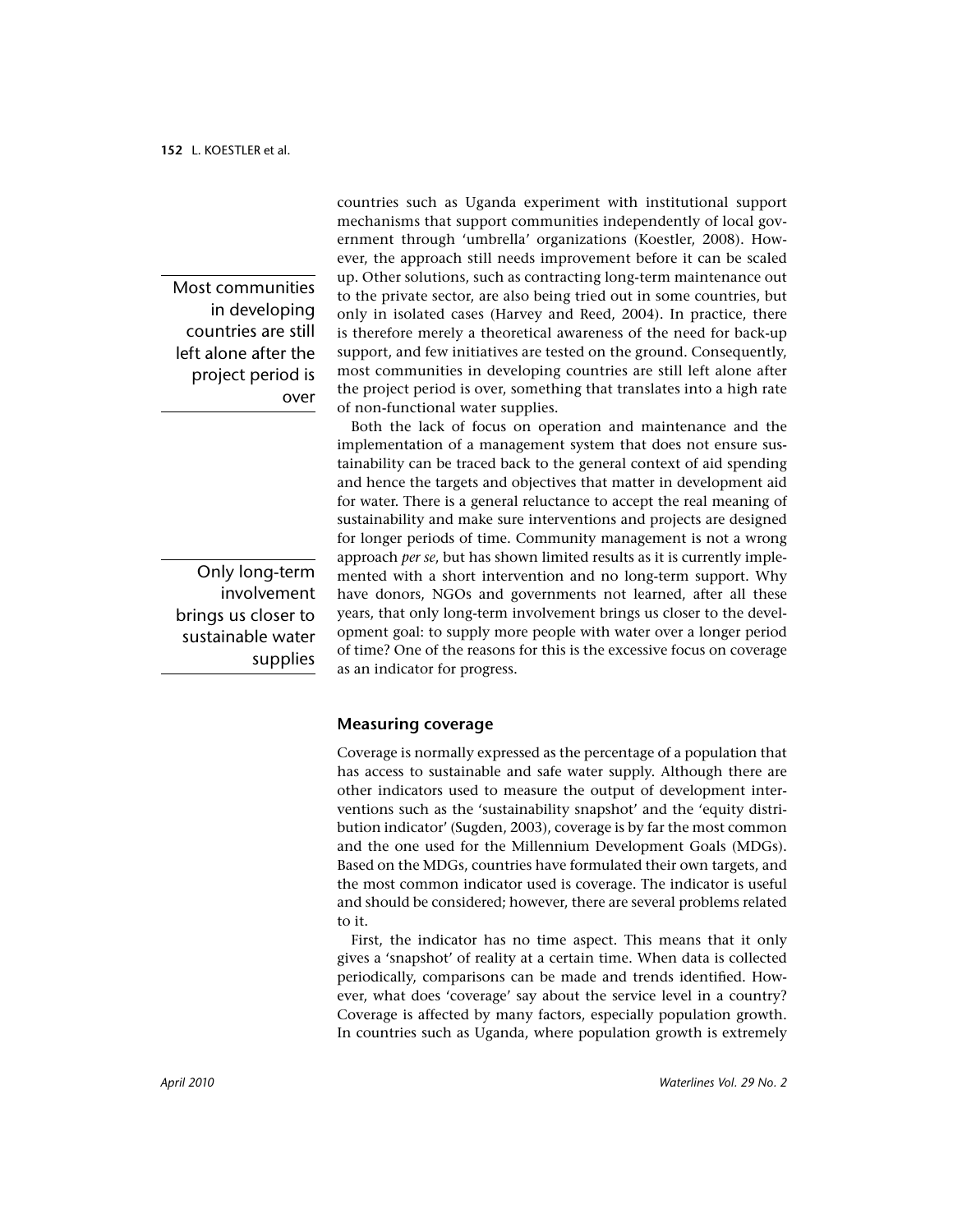high (2.692 per cent) (CIA World Factbook, https://www.cia.gov/library/publications/the-world-factbook/), developments in infrastructure are struggling to follow the pace of population growth. This means that the coverage figure can drop from one year to another, not because there are fewer water supply schemes, but because the population has increased. In addition, it does not take into account how sustainable the water supplies are.

Second, there is no simple way to calculate and collect coverage data, and countries use a number of different methods. In Mali, they currently use two different methods to calculate coverage and differences are large; for rural water supplies the general method gave a coverage figure of 69.9 per cent whereas the detailed method gave only 60.1 per cent (DNH, 2008). In Uganda, WaterAid found that the number of people actually having access to clean, safe water is probably grossly overestimated, because of the crude methods for estimating the number of people using each water point. The method used in Uganda assumes that 300 people use a handpump, and that people within a radius of 1.5 km have 'easy access' to this water supply. However, this is unlikely in reality since many communities in rural areas are small and dispersed, and 1.5 km is a considerable distance to carry water (Sinclair, 2004). If these official numbers were applied in Kanungu district (western Uganda), for example, the coverage rate would be 150 per cent. In order to avoid this, the government caps the numbers so that they do not exceed the total population of a given sub-county, a method that again gives skewed results. In addition, the method of calculation in Uganda assumes a functionality rate of 80 per cent and, as mentioned before, this is unlikely to be the case (Sinclair, 2004).

Third, the data used to calculate coverage at a national level is often wrong. A study carried out in Wakiso and Tororo districts in Uganda in 2004 by WaterAid showed that the districts had about twice as many water points as was captured in the national water database (Kanyesigye et al., 2004). As for functionality, there is a general lack of reporting, monitoring and evaluation procedures that ensure a flow of information from the lowest administrative levels to the national level. If calculation methods or updating procedures are adjusted, there is always a danger that the new coverage figure will be lower than the current one, and since increase in coverage is an important indicator used to measure performance, this can affect funding to the district or the national government in future. Therefore, there are often conflicts between district and national governments; national governments accuse the districts of quoting lower figures of coverage in order to get more funding. After such a conflict, Kanungu district chose to do its own calculation and survey of water points using questionnaires distributed to local leaders. This gave a figure of 67 per cent

There is no simple way to calculate and collect coverage data

In Uganda, the number with access to clean water is probably grossly overestimated

As for functionality, there is a general lack of reporting, monitoring and evaluation procedures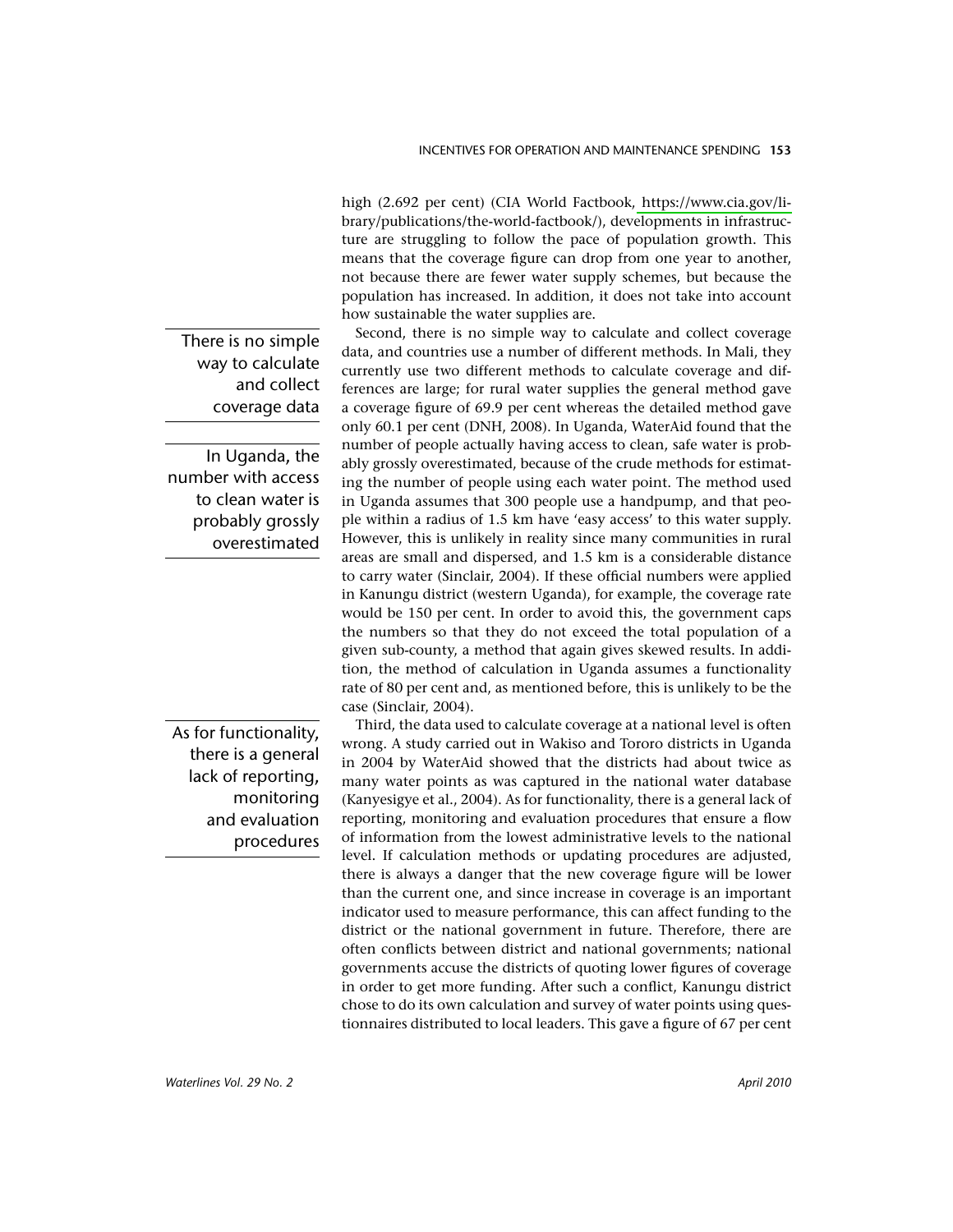coverage instead of the 91 per cent quoted by the government (MWE, 2008). Other monitoring mechanisms such as the Joint Monitoring Programme are not based on government figures but on household surveys. This shows that there is a lack of coordination and also a political connotation to the coverage figures that makes it difficult to know which number is closest to the situation on the ground.

#### Wrong incentives - wrong priorities

The focus has been on building new infrastructure to cover as many new people as possible each year

**NGOs wanting** to give a water supply system should realize that the project puts an extra financial burden on the district for O&M

In addition to the unsystematic calculation methods and the lack of adequate data, the use of coverage as a development indicator in the first place is problematic. When local and national governments are continuously asked to report on increased coverage, focus is on building new infrastructure in order to cover as many new people as possible each year. An example from Uganda shows what this means in practice. In Uganda, donors and the government have implemented a sector-wide approach (SWAp). Donors contribute to a basket fund, and this money is channelled through government to the districts in the form of a 'conditional grant'. The districts have to follow strict guidelines to spend the conditional grant and only 8 per cent of it is earmarked 'rehabilitation'. Of the remainder, 72 per cent is for the construction of new water supplies, and the rest is for community activities, monitoring and evaluation (MWE, 2000). This shows how the government is investing heavily in new water supply systems in order to reach its coverage targets. The performance of the district in the previous year and the coverage is also used in order to allocate the conditional grants for next year. This means that a district with a high coverage will receive less money the following year because the government wants to prioritize districts with low coverage. In practice a district with high coverage will have even less money for operation and maintenance, despite the fact that it has more water supply infrastructure to maintain. Each NGO or donor that wants to 'give' a water supply system to a district government should realize that the project puts an extra financial burden on the district for operation and maintenance, and the financial means for this are extremely limited.

As a consequence, governments cannot be counted on financially for operation and maintenance. NGOs and local governments also tend to assume that sufficient revenue will be generated locally from within the community, something that has proved to be difficult in practice. It is therefore not surprising that such a high number of water supply structures in the developing world are out of order; there is simply no money to pay for operation and maintenance. No technology is completely maintenance free and, even if well maintained, every technology or infrastructure will require replacement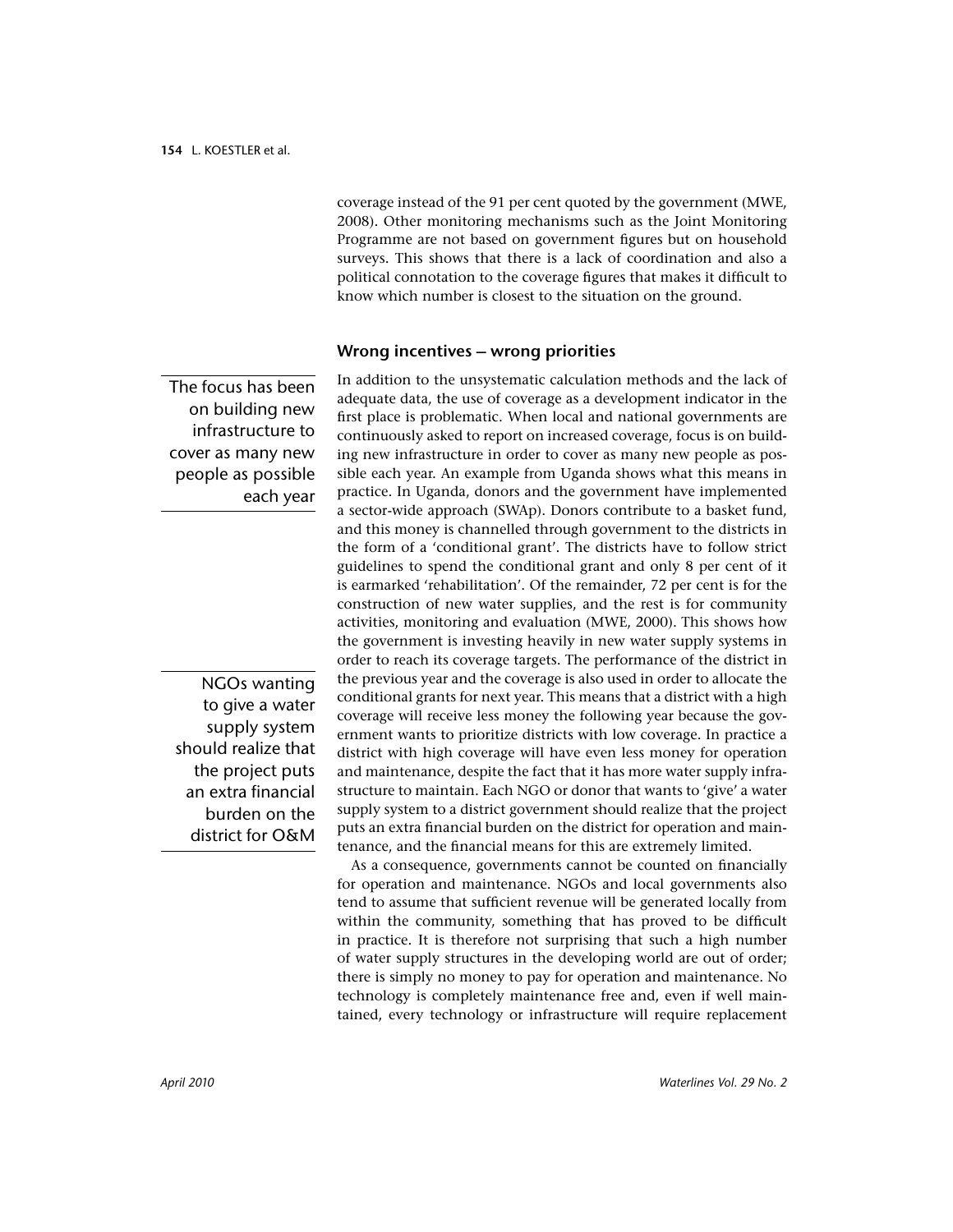If people had enough money to buy spares, supply chains would be created

It is much cheaper to maintain systems for a given number of people than to construct new ones

of certain parts after some time. Non-functional systems are often blamed on a weak enabling environment, wrong technology, wrong management model, lack of local ownership, bad implementation or absence of supply chains. However, if there was money allocated for operation and maintenance, all these obstacles could be overcome. If there was a flow of money from governments, donors and communities for operation and maintenance, institutions to take care of this would emerge. If people had enough money to buy spares, supply chains would be created (Oyo, 2002). During a recent study looking at management models for rural water supplies in Uganda, the conclusion was that no type of management model or support mechanism worked if there was no money for operation and maintenance (Koestler, 2008).

### A bad investment

Why is it so hard to convince donors that money for operation and maintenance is important? This question becomes even more surprising when the economic arguments are taken into account. Driven by the wish to increase coverage figures, donors have invested in an utterly inefficient way. This is shown in Figure 1, where the thin curves represent individual projects and the thick curve is the cumulative number of people with access to water. It is clear that as long as the individual projects break down after a few years, the overall goal is never achieved. At the same time, the investment spent on water infrastructure is significant. The fact that populations *continue* to have access to water should therefore be valued as much as the fact that new populations gain access to water. In economic terms, it is much cheaper to maintain systems for a given number of people than to construct new ones, but the same objective is achieved; people have access to safe water.

This can easily be demonstrated through an example looking at the cost of installing and maintaining a borehole with a handpump. The cost of a new borehole with a handpump in sub-Saharan Africa is between US\$5,000 and \$15,000. Using the average, for an investment of \$10,000, 300 people get access to safe water, using the Ugandan standard figure. According to research done by the French handpump provider Vergnet Hydro in West-Africa, about \$35 is needed on average per year in order to maintain a handpump (Ndingambaye, 2008). Using this figure of \$35 per year, it means that with \$10,000, about 280 handpumps could be maintained in a year. This gives us 280 x  $300 = 84,000$  people. In other words, instead of 300 people gaining access, 84,000 people continue to have access to water in that particular year, for the same price.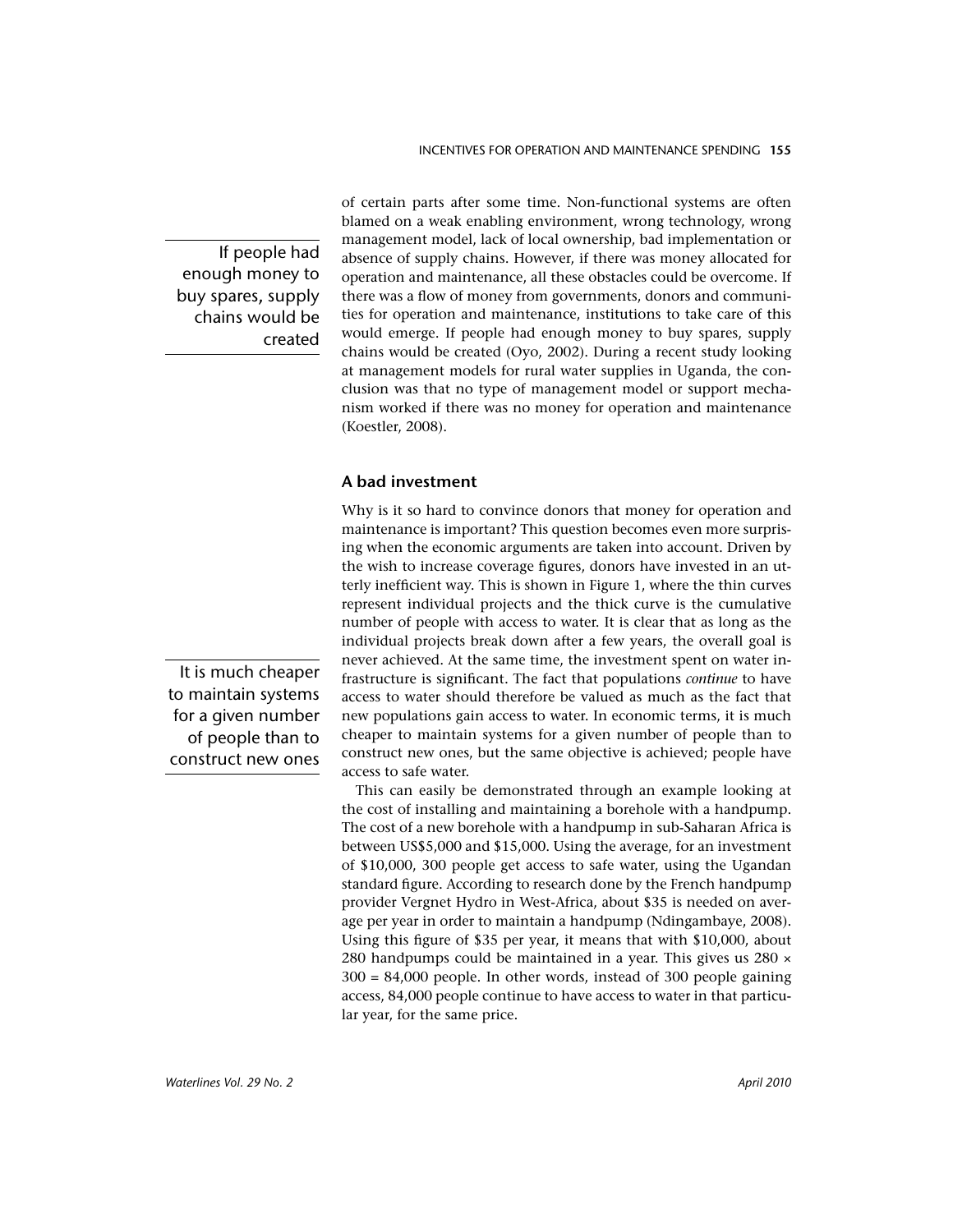

Figure 1. Persons with access to water over time using a short-term approach focusing on new infrastructure

The coverage indicator does not take into account the number of people that will get water every year in future

This effect is multiplied if the access is maintained over time. Being a static indicator, the coverage indicator does not take into account the number of people that will get water every year in future from the new water system, if it is kept functional. It is therefore necessary to add a time aspect to the coverage figure when allocating funds. and we call the indicator 'water-person-years' (WPY) (Koestler et al., 2009). This indicator tells us how many people get access to water from year one and each year throughout the lifetime of the infrastructure, and makes it possible to express the impact of an investment in a cumulative way, over a period of time.

#### Thinking in water-person-years

The easiest way to explain this concept is to look at a simple example: an organization has in total 300 units of money to spend on water supply, and the investment cost of each supply is 100 units for a village of 1,000 people. To simplify, the 100 units include both hardware and software costs, where the relative distribution will depend on local settings. For this example, we also assume a constant population and that money today has the same value tomorrow. According to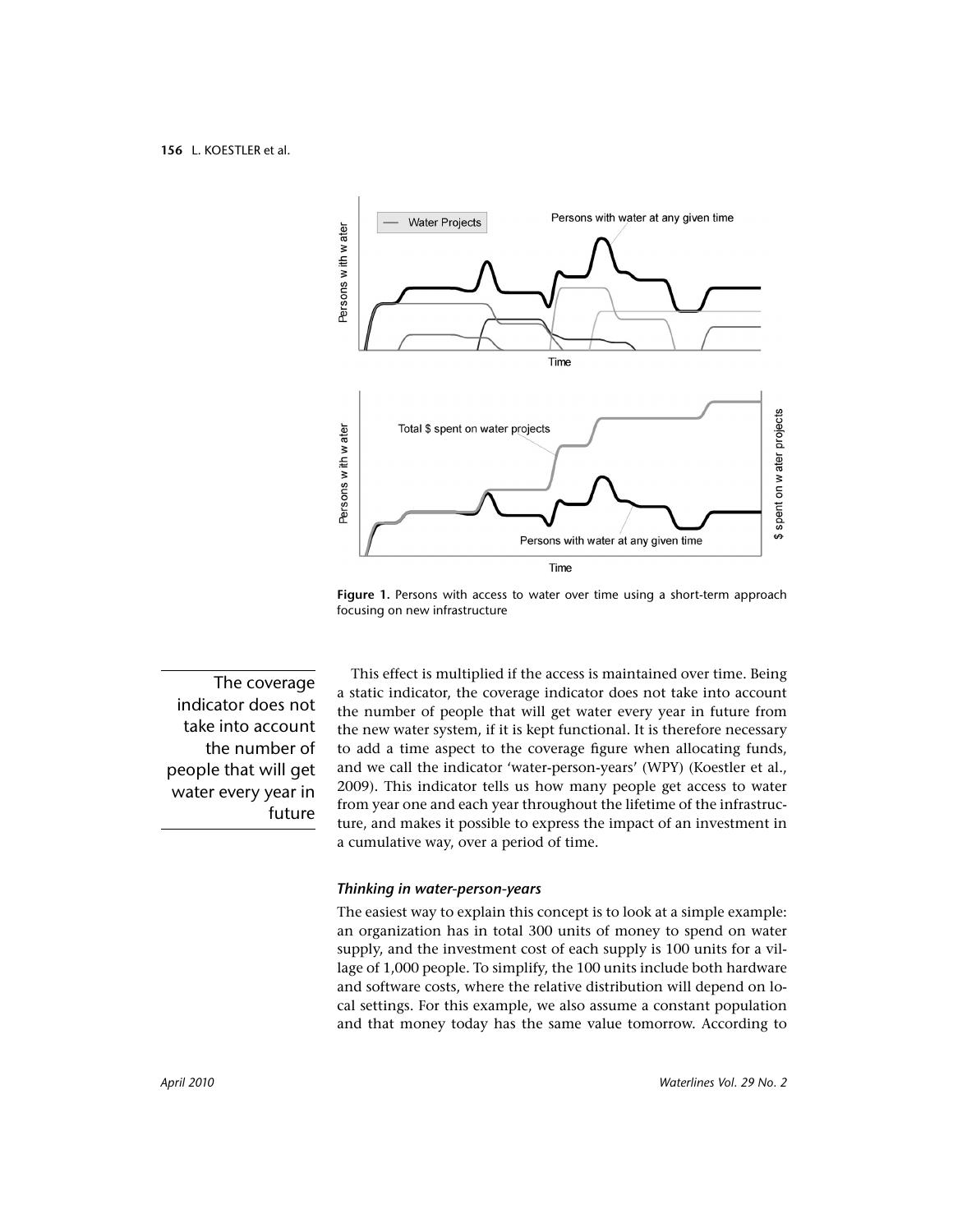the approach used today, the main goal of the implementing organization will be a quick increase in coverage. It will therefore construct three water systems for 100 units each in three villages of 1,000 people each. The total cost is 300 units. However, without any money reserved for follow up, operation and maintenance, each water system can be assumed to break down after about 3 years. The total water-person-years this investment gives is therefore:

3 villages  $\times$  1,000 people  $\times$  3 years = 9,000 WPY

If the organization instead focused on one village and constructed one water system for 100 units, and set aside 10 per cent of the investment cost (10 units) for operation and maintenance each year for the next 20 years, the result looks like this:

1 village  $\times$  1,000 people  $\times$  20 years = 20,000 WPY

The example shows that the impact of the investment is more than doubled (20,000 WPY instead of 9,000 WPY) if enough money is allocated for operation and maintenance. Thinking in water-personyears, a water system maintained should be even more valuable than a new system constructed. This is because for each additional year that the infrastructure lasts, the capital cost per delivered WPY diminishes, hence increasing the effectiveness of the initial investment. In addition, if the system is properly designed, it will serve even more people in future due to population growth. Figure 2 shows how a considerably higher access figure is achieved over time if projects are made sustainable and funding is allocated to operation and maintenance. It also shows how the resources spent on water projects stand in relation to the outcome; the people with access to water over time.

What are the implications of the calculations above? The goal of donors and governments should be to supply as many people as possible with water over time with a certain amount of money. This means simply making a good investment and allocating resources in an efficient way. According to the result of the small exercise above, donors should, therefore, value the fact that a water system has been maintained and run for an additional year as much as the construction of a new system. Donors and governments should allow for money spent on operation and maintenance, even if this is less prestigious than commissioning new infrastructure projects and requires long-term thinking and commitment. In economic terms, therefore, focus should shift from only new people supplied to people supplied in *general*, regardless of whether it is from a new or an existing infrastructure. It is only by allocating resources in this way that they will have the highest potential impact and the projects will be truly sustainable.

Thinking in waterperson-years, a maintained system should be even more valuable than a new system

Donors should allow for operation and maintenance, even if this is less prestigious than new projects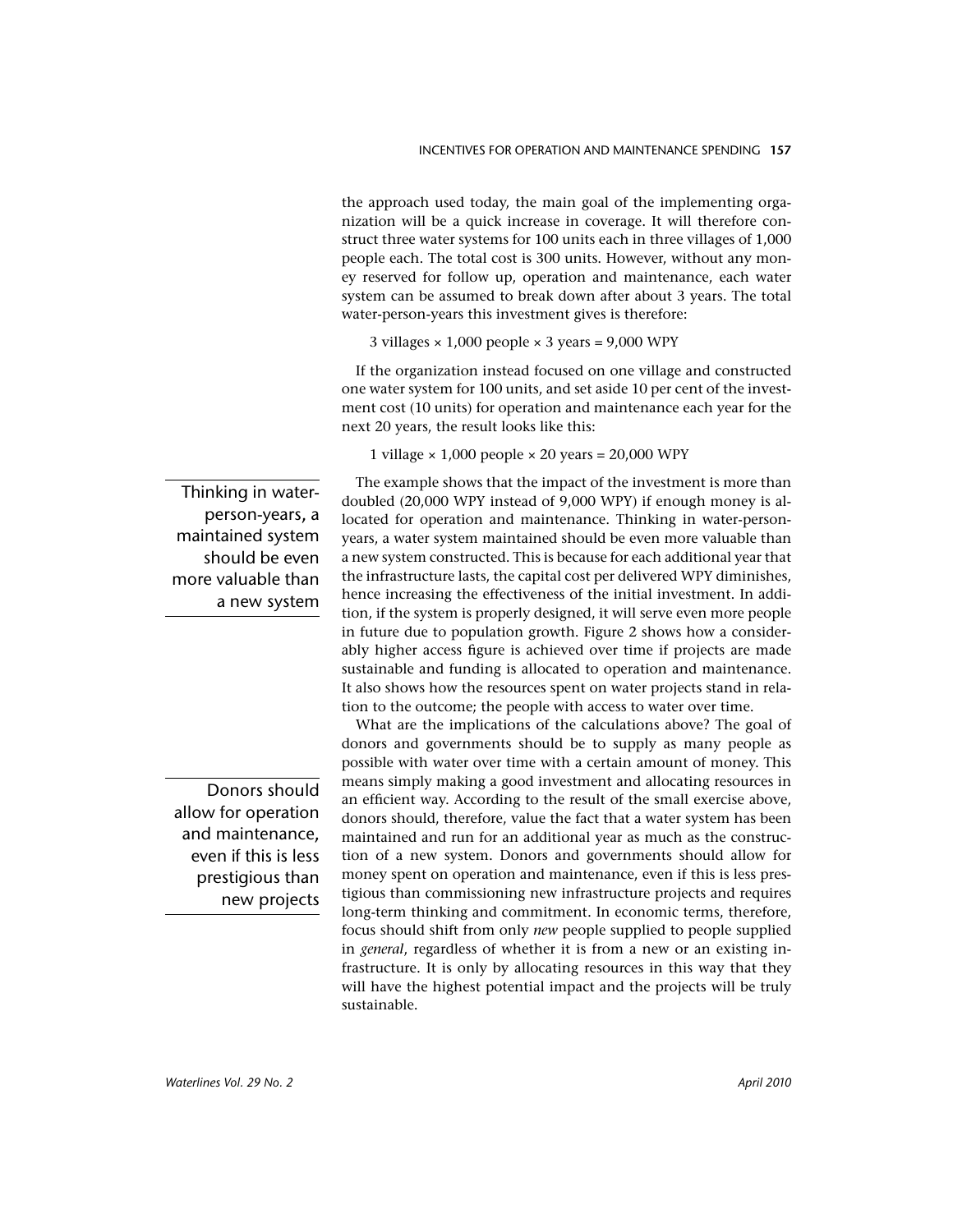

Figure 2. Persons with access to water over time using a long-term approach focusing on operation and maintenance

Introducing this indicator would have profound impacts on the way work is carried out in the water sector

#### The WPY concept in practice

Introducing WPY as an indicator for development projects would have profound impacts on the way development work is carried out in the water sector. It would most certainly bring countries closer to their development objective: more people have access to sustainable water supply services. It would also have implications on how NGOs, donors, governments and the private sector would work.

For NGOs, thinking in WPY means that it is necessary to make a long-term commitment for each water project. This stands in sharp contrast to common practice today, where NGOs use project cycles of 1–3 years, maximum five years, and there is a clear focus on new infrastructure. It would make it much harder for an NGO to start a project in an area, because it would mean a presence in that area for a long period of time. Hence the 'entry barrier' for an NGO to start activities in a certain area would be high. Once the NGO is present, it will be incentivized to carry out more projects in the same area in order to benefit from economies of scale. This would lead to fewer NGOs in each area, but NGOs that are specialized in the local context because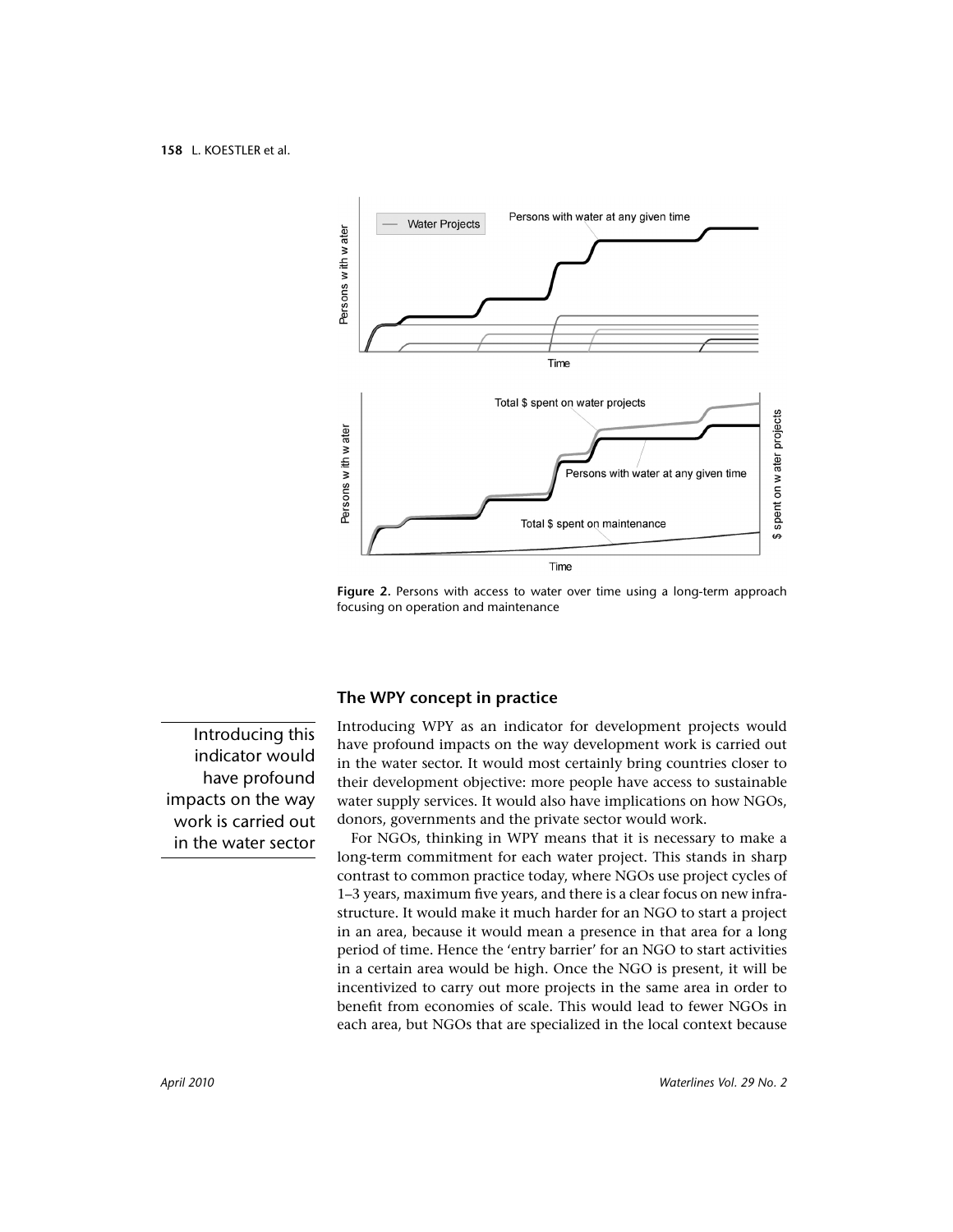of the experience gathered over time. For NGOs this would represent a number of challenges, especially the fact that a long-term commitment is necessary. For the beneficiaries, it would mean better and more appropriate projects because of the specialization of the NGO; it would mean fewer NGOs and organizations to relate to and there are many potential benefits of 'clustering' NGOs such as shared experiences, better coordination in one area and easier relations with local government. It also makes scaling up easier, because projects are more easily replicated in the same geographical area. In certain ways, we are already moving slowly in this direction through the involvement of community-based organizations (CBOs) or grassroots organizations that are considered more 'permanent' than international NGOs, and are increasingly used as partner organizations that carry out the work in the field. However, even if the CBO is more permanent, without funding the long-term impact of the CBO is also limited.

For donors, thinking in WPY would mean longer commitments of funding. Currently, donors often decide one year at a time how much they are giving, depending on national budgets, the global economic climate and politics. When NGOs are funded through donors, they also need to work on limited project periods. For example, the Norwegian Agency for Development (NORAD) allocates money for some NGOs only on a yearly basis. Projects are normally funded over three years, five years maximum. The application process also clearly demands an 'exit strategy'. Based on the experiences from communities and water supplies discussed above, an exit strategy after a three year project will in many cases lead to a swift breakdown of the water supply. The initial reaction of donors is often to reject long-term commitment. At the same time, when looking back in time, most international donors have been present in developing countries over a long period of time. NORAD has been active in Mozambique since 1977 (www.norad.no). The French Agency for Development (AFD) started its activities in Benin even before independence, in 1956 (www.afd.fr). In addition, donors are increasingly coordinating their support and making it more predictable for national governments through sector coordination programmes and the progress towards SWAps. The SWAp is actually a step in the direction of commitments for longer periods of time, since it gives government a leadership role and aligns donors around targets and strategic plans. Even if donors change their contributions from year to year, it puts in place a favourable environment for long-term thinking. A second trend that is also favourable to a long-term perspective is the move from a project approach to a programme approach. This has been a fundamental theme in many sector coordination processes, and is widely recommended by literature. These examples show that there is a general understanding about the need for long-term commitments and

For donors, thinking in WPY would mean longer commitments of fundina

> The SWAp is actually a step in the direction of commitments for longer periods of time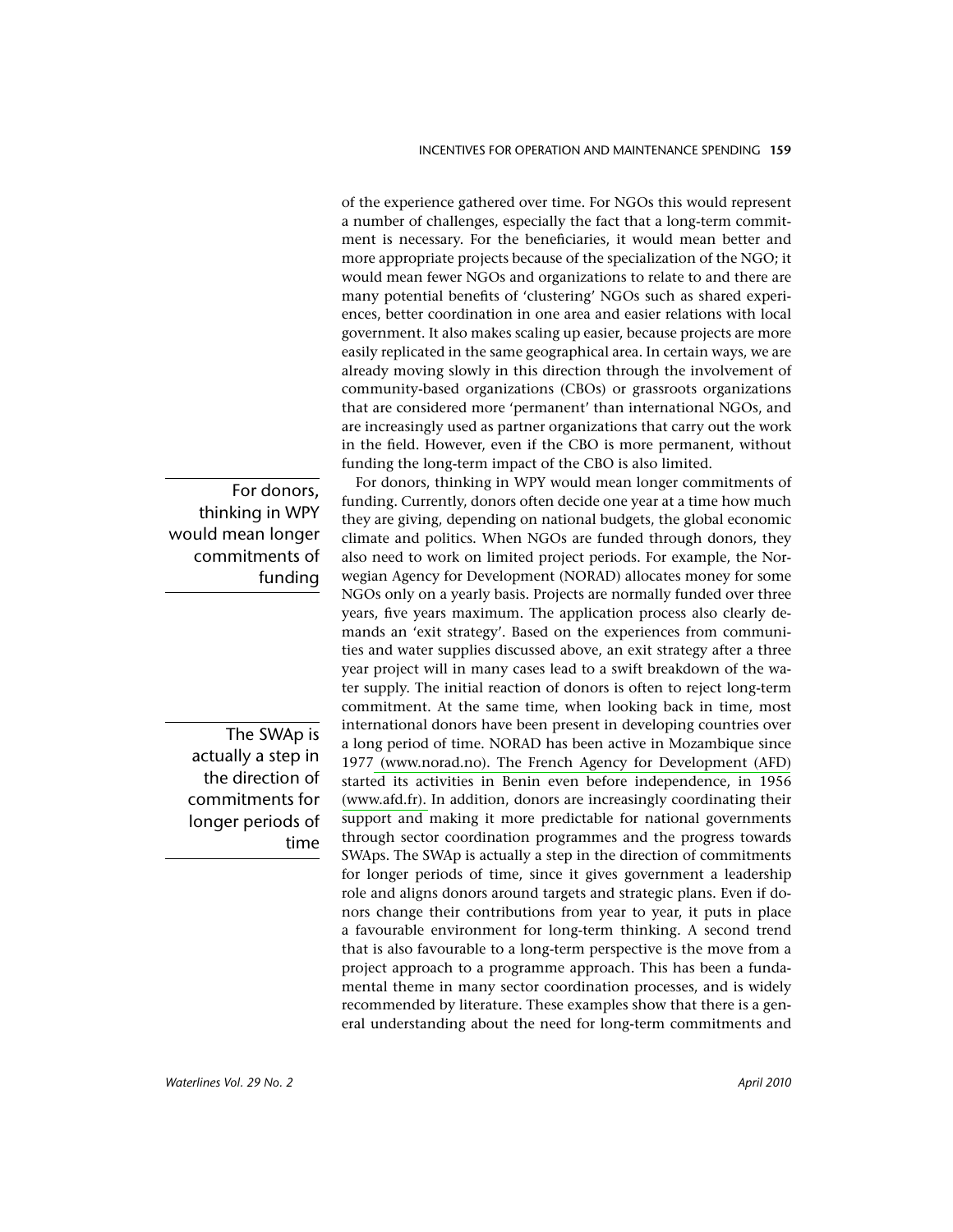solutions, however the process is too slow and too many water systems will break down before the communities will feel the difference.

For national governments, thinking in WPY would dramatically change policies, strategies, sector documents and programmes, and sector finance. It would require a review of funding mechanisms such as the conditional grants in Uganda, and it would set new priorities and identify new focus areas of intervention. Eventually, it would have a profound impact on the access of populations to sustainable water supply, over time. However, the impact on the ground would largely depend on funding, and the fact that donors embrace the same objectives and strategies.

For the private sector, increased spending on operation and maintenance will mean a new business opportunity. Funds from donors, NGOs and local governments can be used to support communities directly; however several countries are already experimenting with using the private sector for operation and maintenance services. In Madagascar, handpump suppliers are paid by NGOs and local government not only to supply and install the pump, but also to keep a certain number of pumps in an area running and functional over a certain period of time. In Angola, a water company is responsible for several hundred handpumps in an area. A local operator collects money from the community and does routine maintenance, and the company provides maintenance services for larger repairs (Harvey and Reed, 2004). Using the private sector can be more efficient than providing services through local government structure since the private sector is often more flexible and able to adapt quickly to user demands. Such initiatives can be expanded and as long as there is a demand and money to pay for a service, the private sector can easily be mobilized to take on a new role.

Conclusion

In conclusion, WPY is a powerful tool that can be used by governments, donors and NGOs to justify long-term funding and higher budget allocations for operation and maintenance. The indicator should be used alongside existing indicators such as coverage and functionality. It is clear that the indicator needs some adaptation to reality, such as taking into account population growth and the value of money spent today versus its future value. The indicator will also suffer the same weaknesses as functionality and coverage if data collection methods and updating of databases are not improved. In addition, it is clear that corruption, dysfunctional government structures, lack of human resources and slow decentralization processes are challenges that cannot be overcome just with more funding for operation

Using the private sector can be more efficient than providing services through local government structures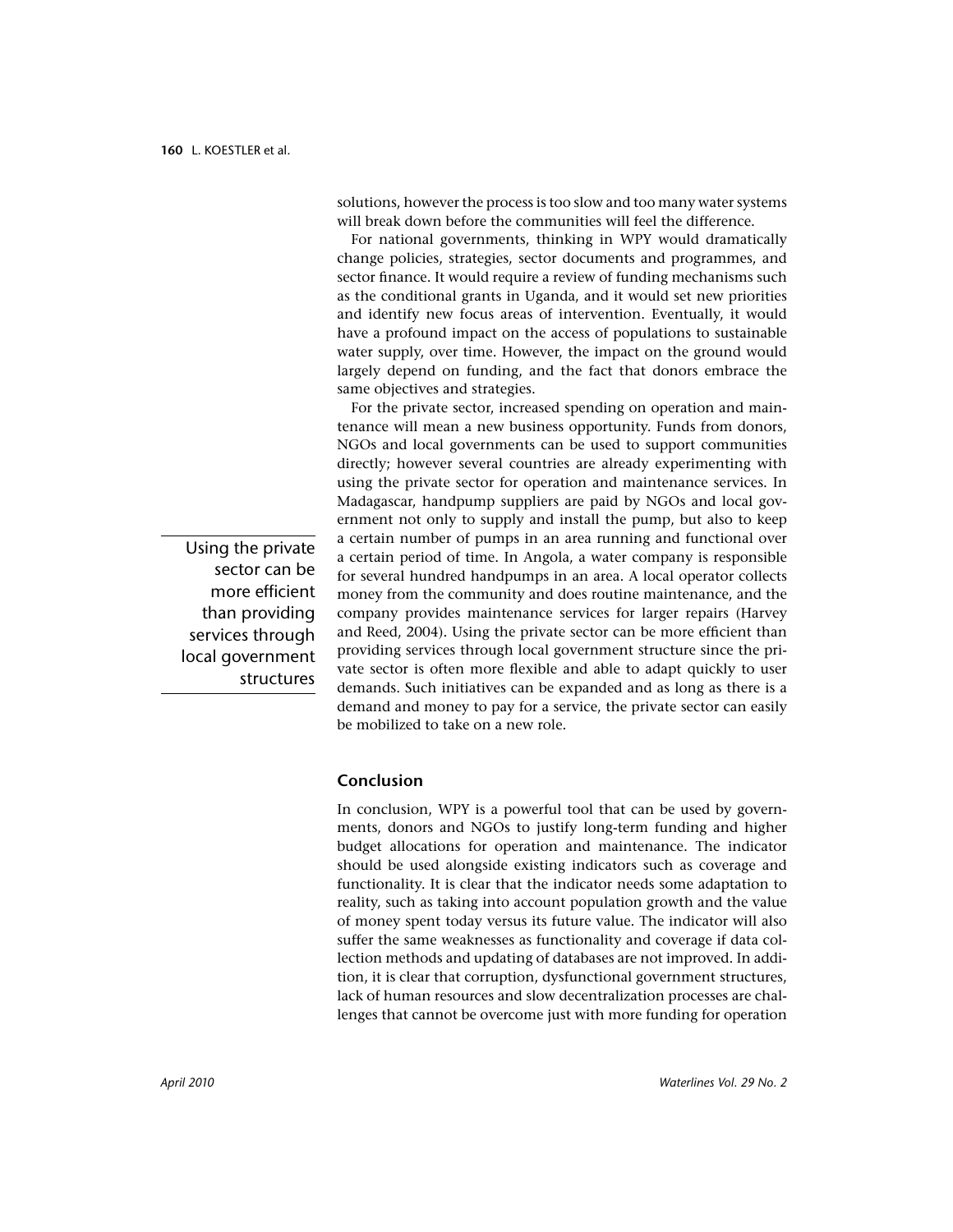and maintenance. However, it is hoped that through increased focus on real sustainability, adequate systems, structures and institutions can come into existence. These could be semi-autonomous maintenance units or private companies working on service contracts, it could be the local water utility being paid for maintaining the rural water supplies in the area, or a local community group contracted to carry out maintenance of a number of handpumps. The solutions are many, what is needed is for the donor community, the NGOs and the governments to be given the right incentives to allocate resources in a more sustainable way, and one way to do this is to use water-personyears as an indicator.

#### **References**

Bond, M., Biscoe, P.T. and Whalen, M. (2009) Human Resource Capacity in the Water, Sanitation and Hygiene Sector in East Timor (Draft), DFID, London.

Brundtland, G. (ed.) (1987) Our Common Future: The World Commission on Environment and Development, Oxford University Press, Oxford, UK.

Carter, R. (2002) 'Beyond the community', contribution to Beyond the Community E-conference on Scaling up Community Management of Water Supply [online], available from: http://www.jiscmail.ac.uk/lists/WSSCMANP.html [accessed 4 November 2009].

DNH (Direction Nationale de l'Hydraulique) (2008) Rapport d'Activités de la Direction Nationale de l'Hydraulique au Titre de l'Annee 2008, Direction Nationale de l'Hydraulique, Mali.

Harvev. P. and Reed, B. (2004) Rural Water Supply in Africa: Building Blocks for Handpump Sustainability, WEDC, Loughborough University, UK.

Kanyesigye, J., Anguria, J., Niwagaba, E. and Williamson, T. (2004) Are National Water and Sanitation Objectives Reached on the Ground? A Review of Service Delivery, Planning Monitoring and Evaluation in Tororo and Wakiso Districts, Discussion Paper, WaterAid Uganda.

Koestler, A.G., Koestler, M.A. and Koestler, L. (2009) 'Coverage as a misleading development goal: The concept of water-person-years', Water, sanitation and hygiene: Sustainable development and multisectoral approaches, 34<sup>th</sup> WEDC International Conference, Addis Ababa, Ethiopia.

Koestler, L. (2008) Private Sector Involvement in Rural Water Supply: Case Studies from Uganda, Msc Project, WEDC, Loughborough University, UK.

Ministry of Water and Environment (MWE) (2000) Rural Water and Sanitation Implementation Strategy and Investment Plan, Ministry of Water and Environment, Government of Uganda, Uganda.

MWE (2008) Water and Sanitation Sector Performance Report 2008, Ministry of Water and Environment, Government of Uganda, Uganda.

Ndingambaye, P. (2008) Enquiry Report on the Operating Costs of the Vergnet Hydraulic Pumps in Chad, Ministry of the Environment, Water and Halieutical Resources, Chad.